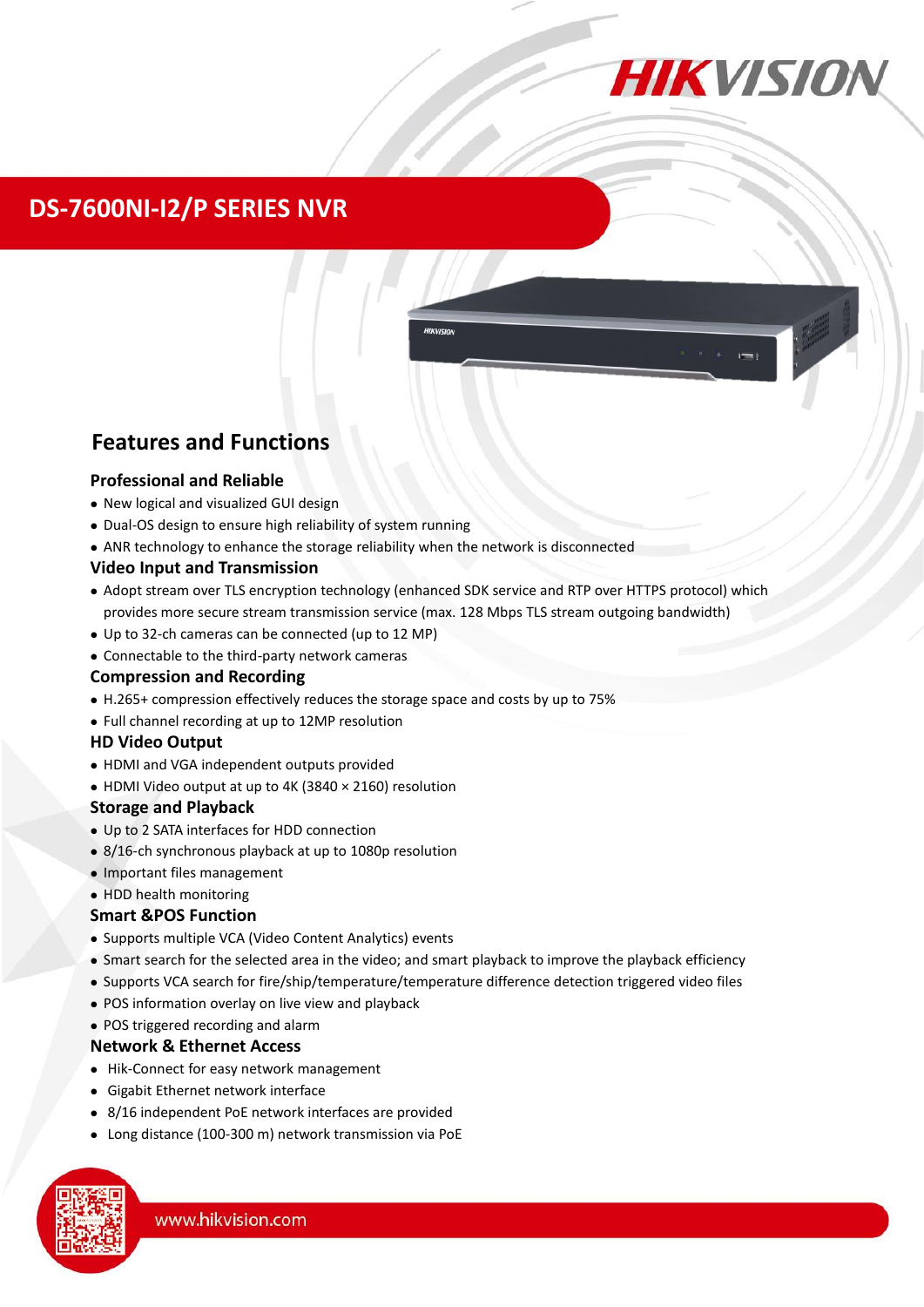

# **Specifications**

F

| <b>Model</b>                 |                                           | DS-7608NI-I2/8P                                                                                                                                                    | DS-7616NI-I2/16P                                          | DS-7632NI-I2/16P |  |
|------------------------------|-------------------------------------------|--------------------------------------------------------------------------------------------------------------------------------------------------------------------|-----------------------------------------------------------|------------------|--|
| Video/Audio<br>input         | IP video input                            | 8-ch                                                                                                                                                               | 16-ch                                                     | 32-ch            |  |
|                              |                                           | Up to 12 MP resolution                                                                                                                                             |                                                           |                  |  |
|                              | Two-way audio                             | 1-ch, RCA (2.0 Vp-p, 1 k Ω)                                                                                                                                        |                                                           |                  |  |
| <b>Network</b>               | <b>Incoming bandwidth</b>                 | 80 Mbps                                                                                                                                                            | 160 Mbps                                                  | 256Mbps          |  |
|                              | <b>Outgoing bandwidth</b>                 | 256 Mbps                                                                                                                                                           |                                                           |                  |  |
|                              | <b>Remote connection</b>                  | 32<br>128                                                                                                                                                          |                                                           |                  |  |
|                              | <b>Recording resolution</b>               | 12 MP/8 MP/6 MP/5 MP/4 MP/3MP/1080p/UXGA/720p /VGA/4CIF<br>/DCIF/2CIF/CIF/QCIF                                                                                     |                                                           |                  |  |
|                              | <b>CVBS output (Optional)</b>             | 1-ch, BNC (1.0 Vp-p, 75 Ω), resolution: PAL: 704 × 576, NTSC: 704 ×<br>480                                                                                         |                                                           |                  |  |
|                              | <b>HDMI</b> output<br>resolution          | 4K (3840 × 2160)/60Hz, 4K (3840 × 2160)/30Hz, 2K (2560 ×<br>1440)/60Hz, 1920 × 1080p/60Hz, 1600 × 1200/60Hz, 1280 ×<br>1024/60Hz, 1280 × 720/60Hz, 1024 × 768/60Hz |                                                           |                  |  |
|                              | <b>VGA output</b><br>resolution           | 1920 × 1080p/60Hz, 1280 × 1024/60Hz, 1280 × 720/60Hz, 1024 ×<br>768/60Hz                                                                                           |                                                           |                  |  |
|                              | Audio output                              | 1-ch, RCA (Linear, $1 K\Omega$ )                                                                                                                                   |                                                           |                  |  |
| <b>Decoding</b>              | <b>Decoding format</b>                    | H.265/H.265+/H.264/H.264+/MPEG4                                                                                                                                    |                                                           |                  |  |
|                              | Live view/Playback<br>resolution          | 12 MP/8 MP/6 MP/5 MP/4 MP/3MP/1080p/UXGA/720p /VGA/4CIF<br>/DCIF/2CIF/CIF/QCIF                                                                                     |                                                           |                  |  |
|                              | Synchronous playback                      | 8-ch                                                                                                                                                               | $16$ -ch                                                  | $16$ -ch         |  |
|                              | Capability                                | 2-ch @ 12 MP (20fps) / 4-ch @ 8 MP (25fps) / 8-ch @ 4MP (30fps) /<br>16-ch @ 1080p (30fps)                                                                         |                                                           |                  |  |
| <b>Network</b><br>management | <b>Network protocols</b>                  | TCP/IP, DHCP, Hik-Connect, DNS, DDNS, NTP, SADP, SMTP, NFS, iSCSI,<br>UPnP <sup>™</sup> , HTTPS                                                                    |                                                           |                  |  |
| <b>Hard disk</b>             | <b>SATA</b>                               | 2 SATA interfaces                                                                                                                                                  |                                                           |                  |  |
|                              | Capacity                                  | Up to 8TB capacity for each HDD                                                                                                                                    |                                                           |                  |  |
| <b>External</b><br>interface | <b>Network interface</b>                  | 1 RJ-45 10/100/1000 Mbps self-adaptive Ethernet interface                                                                                                          |                                                           |                  |  |
|                              | <b>USB</b> interface                      | Front panel: $1 \times$ USB 2.0; Rear panel: $1 \times$ USB 3.0                                                                                                    |                                                           |                  |  |
|                              | Alarm in/out                              | 4/1                                                                                                                                                                |                                                           |                  |  |
| <b>POE Interface</b>         | Interface                                 | 8 RJ-45 10/100<br>Mbps self-adaptive<br><b>Ethernet interfaces</b>                                                                                                 | 16 RJ-45 10/100 Mbps self-adaptive Ethernet<br>interfaces |                  |  |
|                              | Power                                     | $\leq$ 120 W                                                                                                                                                       | $≤ 200 W$                                                 |                  |  |
|                              | <b>Supported standard</b>                 | IEEE 802.3 af/at                                                                                                                                                   |                                                           |                  |  |
| General                      | Power supply                              | 100 to 240 VAC, 50 to 60 Hz                                                                                                                                        |                                                           |                  |  |
|                              | Power                                     | $\leq 180$ W<br>≤ 280 W                                                                                                                                            |                                                           |                  |  |
|                              | <b>Consumption (without</b><br>hard disk) | ≤15 W (without enabling PoE)                                                                                                                                       |                                                           |                  |  |
|                              | <b>Working temperature</b>                | -10 °C to 55 °C (14 °F to 131 °F)                                                                                                                                  |                                                           |                  |  |
|                              | <b>Working humidity</b>                   | 10 to 90 %                                                                                                                                                         |                                                           |                  |  |
|                              | Dimensions ( $W \times D \times H$ )      | 385 × 315× 52 mm (15.2" × 12.4" × 2.0")                                                                                                                            |                                                           |                  |  |
|                              | Weight (without hard<br>disk)             | ≤ 3 kg (6.6 lb)                                                                                                                                                    |                                                           |                  |  |